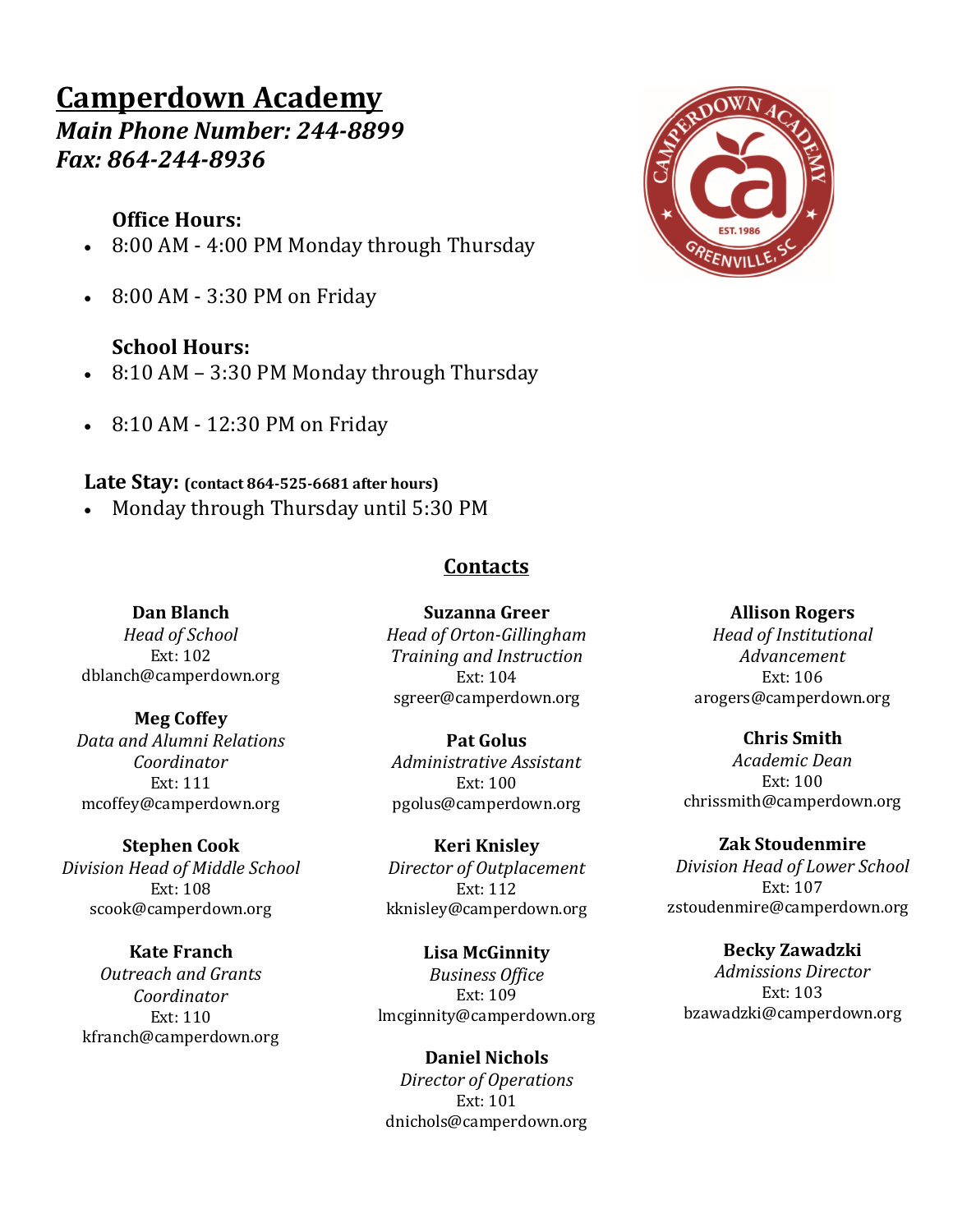#### **Mission Statement**

Camperdown Academy enables bright dyslexic students to achieve their maximum academic potential and provides educational outreach to help the community engage the full talents of dyslexic students and adults.

| <b>Table of Contents</b> |  |
|--------------------------|--|
|                          |  |
|                          |  |
|                          |  |
|                          |  |
|                          |  |
|                          |  |
|                          |  |
|                          |  |
|                          |  |
|                          |  |
|                          |  |
|                          |  |
|                          |  |
|                          |  |
|                          |  |
|                          |  |
|                          |  |
|                          |  |
|                          |  |
|                          |  |
|                          |  |
|                          |  |
|                          |  |
|                          |  |
|                          |  |
|                          |  |
|                          |  |
|                          |  |
|                          |  |
|                          |  |
|                          |  |
|                          |  |
|                          |  |
|                          |  |
|                          |  |
|                          |  |
|                          |  |
|                          |  |
|                          |  |
|                          |  |
|                          |  |
|                          |  |
|                          |  |
|                          |  |
|                          |  |
|                          |  |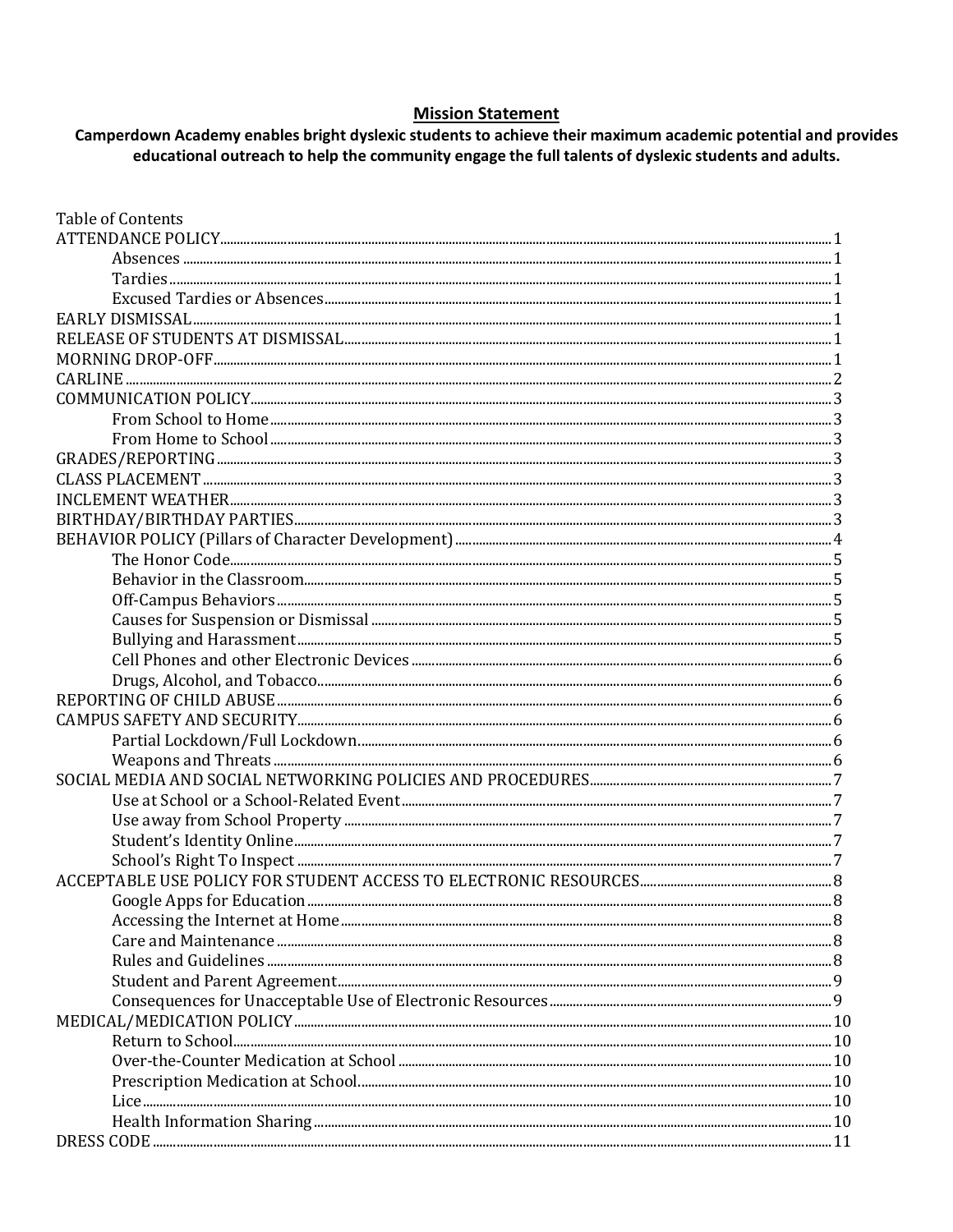#### **Disclaimer**

This handbook is not intended to be a comprehensive list of all policies and procedures, but is intended to provide general information that parents and students need to know about the school. The school reserves the right to amend the school year, modify curriculum, change programming, change policies, or otherwise make changes that are in the best interests of the school and at the school's sole discretion.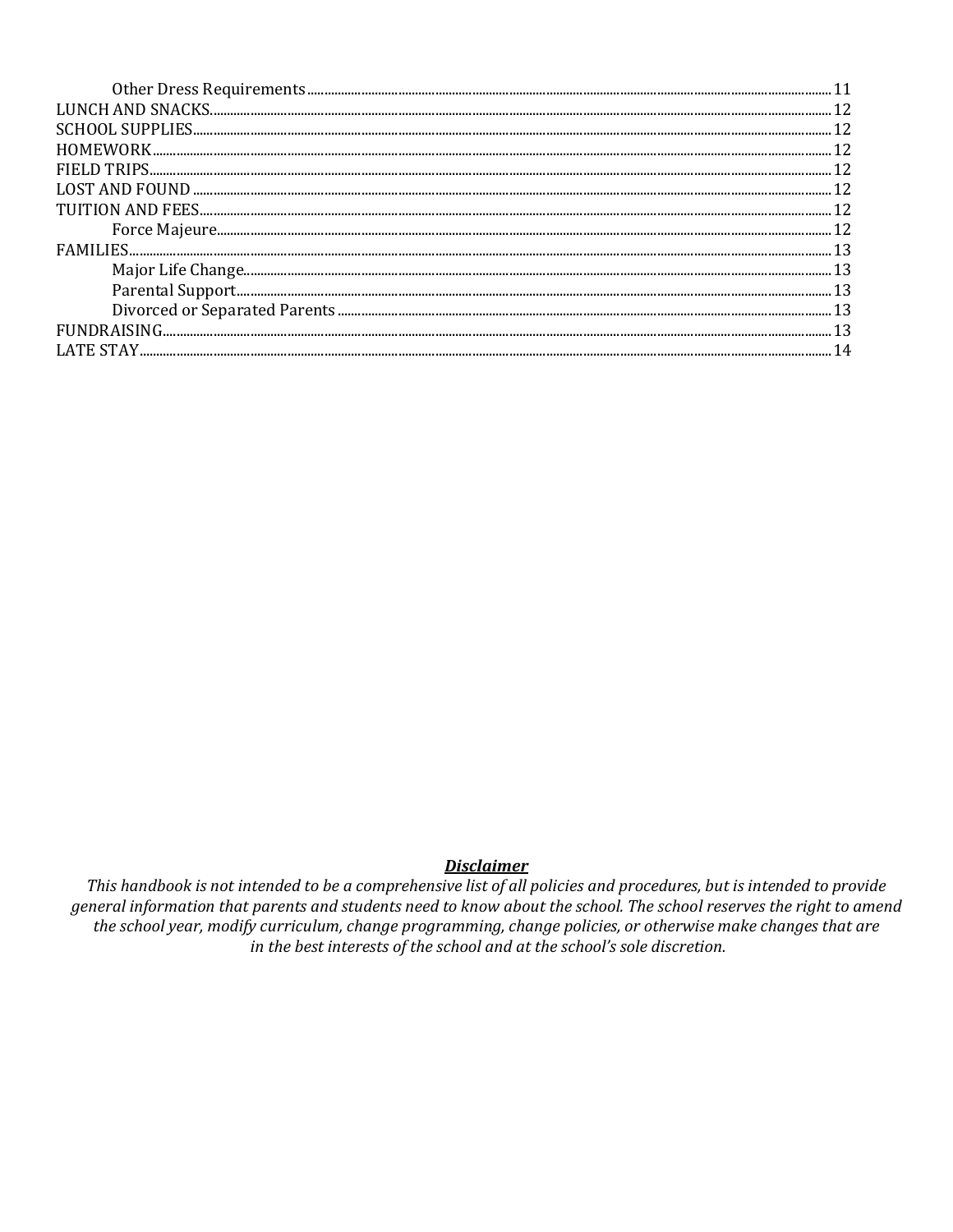## **Attendance Policy**

Parents must consult with administration if they wish their child to be absent from school at any time for any reason other than illness or an unforeseen event.

### **Absences**

If your child must be absent due to illness or unforeseen events, please notify the Camperdown office before 8:10 a.m. Absences in excess of ten days may cause the student to lose credit for the school year.

A student arriving after 11:30 a.m. or leaving before noon will be marked absent for the day.

#### **Tardies**

Any student who does not report to homeroom by  $8:10$  a.m. will be considered tardy. A parent must come to the Front Office to sign-in any student arriving past  $8:10$  a.m. A child with three or more tardies (excused or unexcused), in a grading term, cannot be considered as having perfect attendance *even if there are no absences.* 

### **Excused Tardies or Absences**

Excused tardies or absences include the following:

- Illness, with a doctor's note sent to Camperdown within 3 days. Chronic or extended illnesses will be excused only when verified by a physician's statement
- Religious holidays, when approved in advance
- Y Group/transferring students prospective school visit
- Psycho-educational testing
- Death in the family

All tardies and absences are listed on a student's permanent record.

## **Early Dismissal**

Students who must leave school early should bring a note (signed by a parent or physician) to their homeroom teacher. The note must contain the following information:

- Student's name and date
- Time of dismissal
- Reason for dismissal
- Name of person coming for student
- Telephone number where parent or guardian can be reached for verification
- Signature of parent or guardian

Parents are not permitted to pick up their student directly from class, but may call five minutes before arriving and request the child be waiting in the Front Office. A parent/guardian must come to the Front Office and sign the child out.

## **Release of Students at Dismissal**

Afternoon carline will require hangtag identification before a child is allowed in the vehicle. Hangtags are provided to parents prior to the beginning of each school year.

Any parent who makes arrangements for their child outside of the normal pick-up routine must notify the office with either a note or phone call prior to  $3:00$  p.m.

## **Morning Drop-Off**

Students may be dropped off in the morning carline between  $7:40$  a.m. and  $8:10$  a.m. and a staff member will greet the student. Any child needing to be dropped off prior to 7:40 a.m. must make arrangements with the school.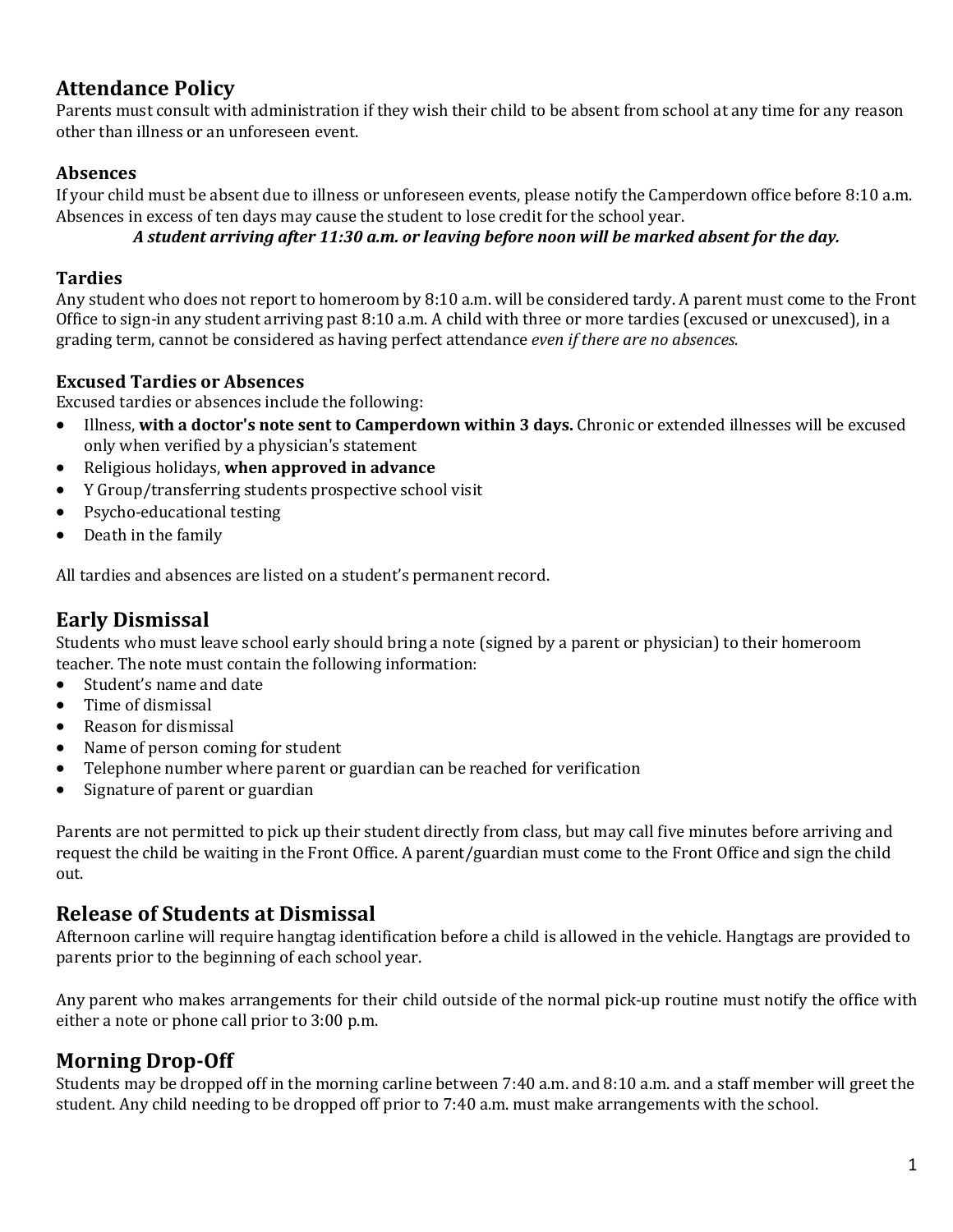**Carline**

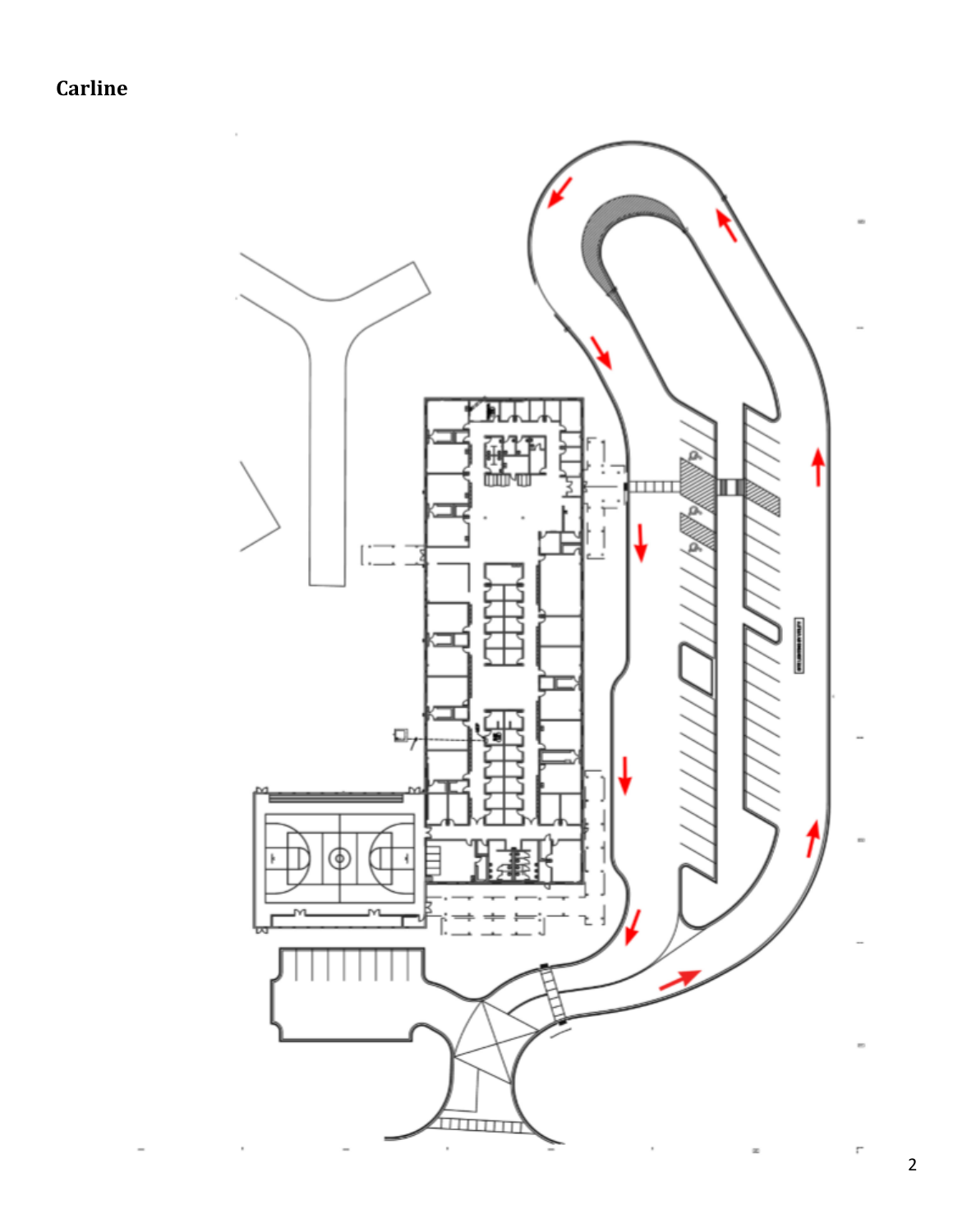## **Communication Policy**

#### **From School to Home**

- The white notebook sent home daily is an important source of direct communication regarding assignments, due dates, upcoming school events, teacher notes, and calendar updates.
- RenWeb Parent Portal contains grades, school directory, and lunch ordering information.
- Camperdown.org is regularly updated with calendar, outreach, and school event information.
- Social Media utilized includes Facebook and Instagram.
- A weekly bulletin, *Coming Up at Camperdown*, is sent via RenWeb to parents every Friday with important announcements.
- Primary /Tutorial teachers will send home parent communication each Friday as an overview of weekly progress.
- At the end of each trimester, parents will receive a Skills Report, Report Card, and an opportunity for an in-person conference with tutor/teachers.
- The *Camperdown Connection* newsletter is mailed home in October, February, and June with a more in-depth look at school events, curriculum, sports, outreach, and educational information.
- Text alerts will be sent to parents for immediate situations like inclement weather or school-wide emergencies.
- Teachers and/or administrators may communicate directly via telephone or email.

#### **From Home to School**

- A School Directory with contact information is provided in the Parent Portal via RenWeb.
- An email or phone call message will be responded to within 24 hours.
- Request for conferences outside of regularly scheduled opportunities should be made directly to Division Heads.
- Please communicate with administration about any situation outside of school that may impact your child's behavior or schoolwork so that staff can respond appropriately.

## **Grades/Reporting**

At the conclusion of each term, parents will receive a Skills Report which summarizes a child's progress in moving from dependent to independent with new skills being taught. Parents will be offered a time to meet with the tutor and/or teacher for an in-person conference following distribution of the Skills Report. For Lower and Middle School students, a Report Card will then be sent home which reflects grades earned as a result of tests, quizzes, participation, etc. Primary students do not receive a Report Card. No Report Card will be issued to any parent who has an outstanding debt with the school. A class in which a failing grade is earned for two of the three trimesters may result in required summer school.

## **Class Placement**

The placement of a student results from a process of careful consideration based solely on the professional knowledge, judgement, and discretion of the school administration, with input from classroom teachers and the Director of Admissions. Parents are welcome to share with administration about their child's learning style and developmental issues, but the school cannot and will not honor special requests for particular teachers and/or classmates. 

## **Inclement Weather**

When Camperdown makes a decision about school hours due to inclement weather, that information will be sent via RenWeb as a text alert to your cell phone and in an email notification.

*Camperdown may not follow Greenville County Public School's call for inclement weather situations.* 

## **Birthday/Birthday Parties**

Parents are welcome to bring treats for the child's class, and may choose to eat lunch with their student. Please be sensitive to any allergies. To be considerate of all, when passing out invitations or leaving from school for an outside party, all students from the class, or all boys or all girls, must be invited.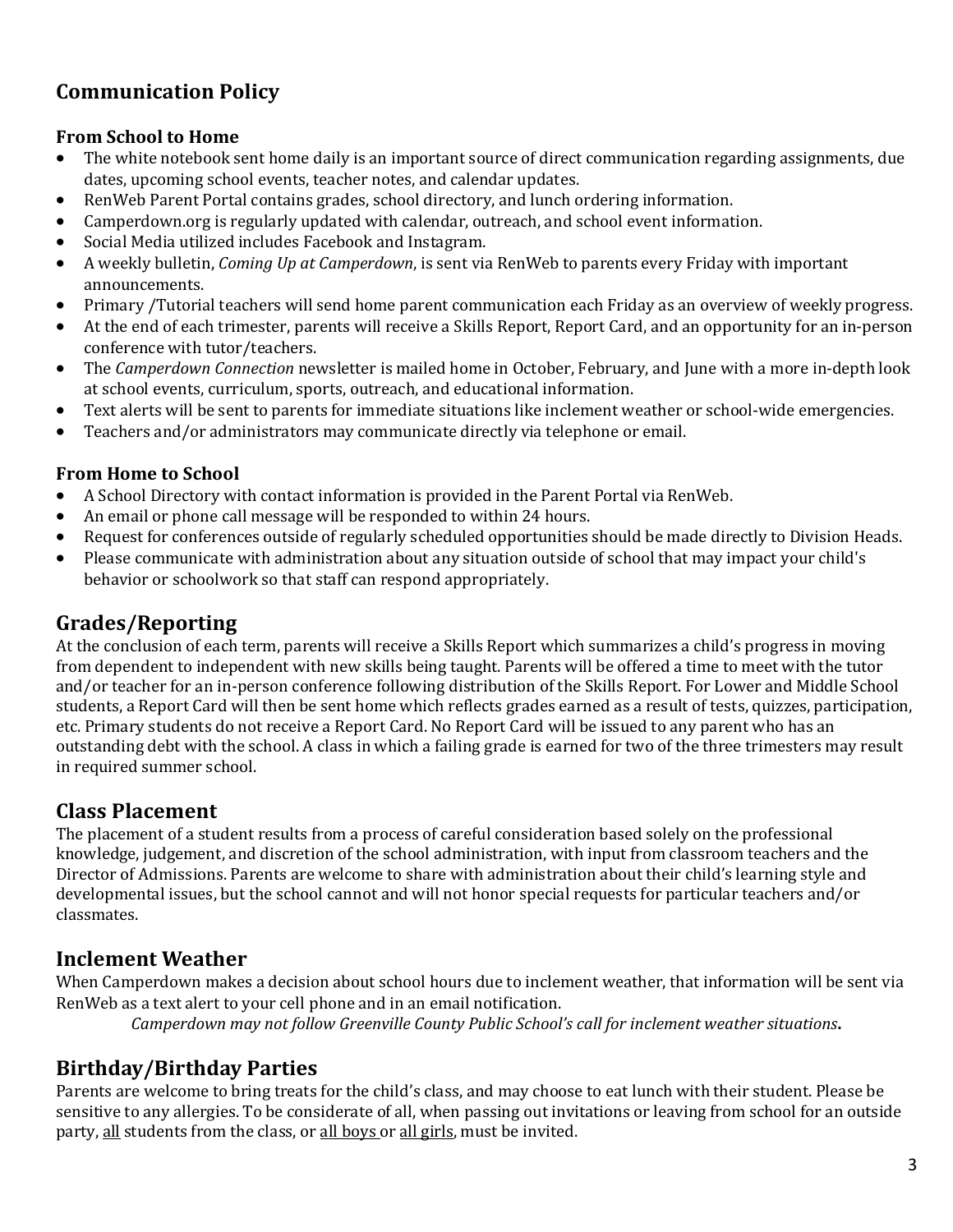## **Behavior Policy**

Students who do not abide by these Pillars of Character Development will experience consequences that are developmentally and situationally appropriate. The school reserves the right, in its sole discretion, to issue discipline up to and including removal from school.

| Respect        | Treat others with respect; follow the Golden Rule      |
|----------------|--------------------------------------------------------|
|                | Be tolerant and accepting of differences<br>٠          |
|                | Use good manners, not bad language                     |
|                | Be considerate of the feelings of others               |
|                | Don't threaten, hit, or hurt anyone                    |
|                | Deal peacefully with anger, insults, and disagreements |
|                |                                                        |
|                | Do what you are supposed to do                         |
| Responsibility | Plan ahead                                             |
|                | Be diligent                                            |
|                | Persevere                                              |
|                | Do your best                                           |
|                | Use self-control                                       |
|                | Be self-disciplined<br>$\bullet$                       |
|                | Think before you act                                   |
|                | Be accountable for your words, actions, and attitudes  |
|                | Set a good example for others                          |
| Caring         |                                                        |
|                | Be kind<br>$\bullet$                                   |
|                | Be compassionate and show you care                     |
|                | Express gratitude                                      |
|                | Forgive others                                         |
|                | المممسسا والمعمس والملل                                |

- Express gratitude
- Forgive others
- Help people in need

#### **Trustworthiness**

- T
- Be honest
- Don't deceive, cheat, or steal
- Be reliable do what you say you'll do
- Have the courage to do the right thing
- Build a good reputation
- $\bullet$  Be loyal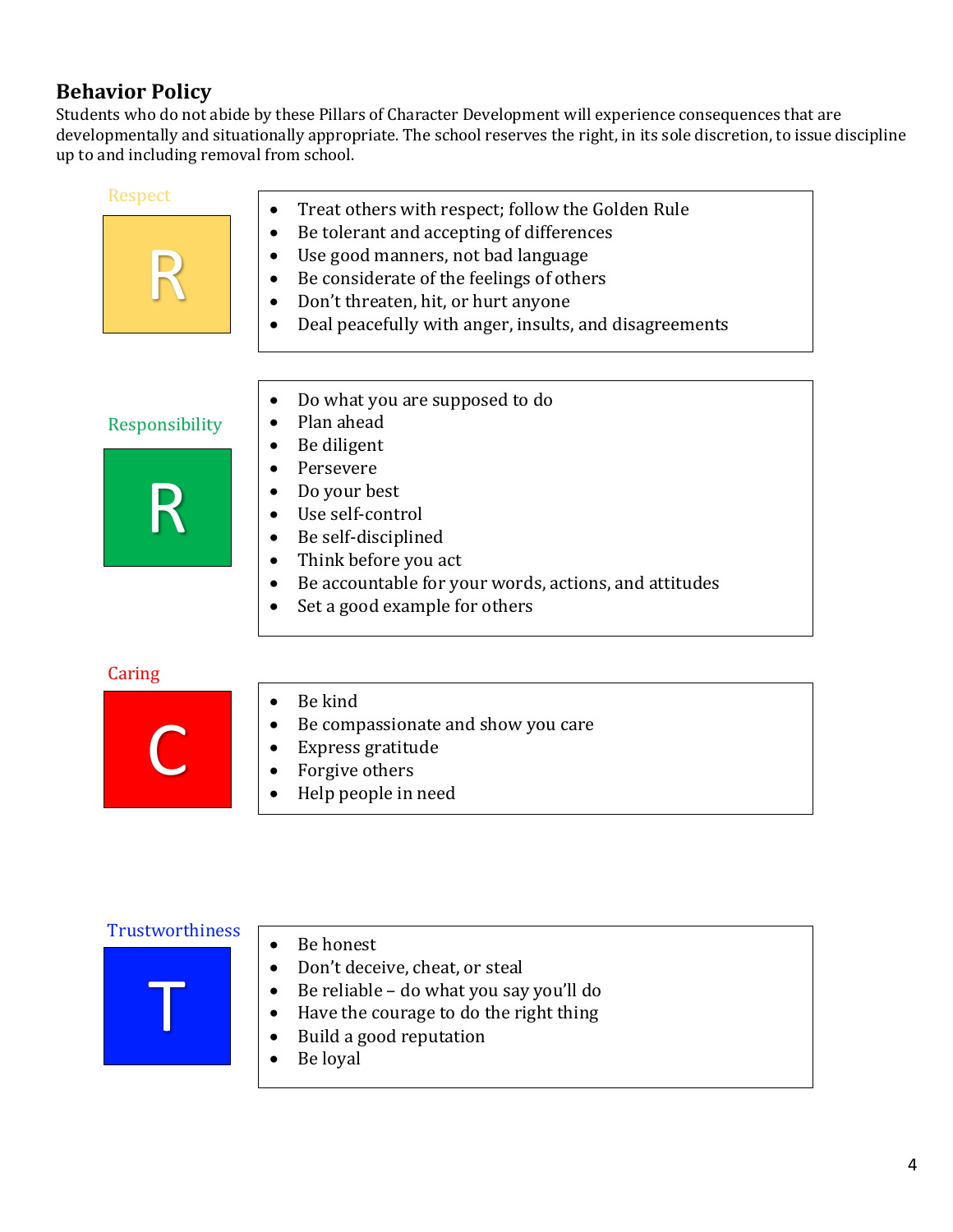#### **The Honor Code**

To ensure a trustworthy community at Camperdown and for everyone to feel safe, each student is expected to follow the Honor Code.

- **No lying**
- **No cheating**
- **No stealing**

When a student violates the Honor Code, he or she makes a choice that hurts the entire Camperdown community. Therefore, the school has developed a specific and unique response to Honor Code violations. After the student openly discusses the Honor Code infraction in a private setting with an administrator and understands why the behavior is a concern, the student will make a general apology to the assembled division (primary, lower, or middle).

*Camperdown is a safe place to face the consequences of a poor choice and to learn from it.* 

#### **Behavior in the Classroom**

The Pillars of Character Development inform all behavior management and are the basis for providing a secure and nurturing school environment in order for students to develop a strong sense of integrity and respect for others. The teacher of each class is in charge of classroom discipline, and has the support of the following framework to guide their efforts:

- 1. Redirection by the teacher
- 2. A formal warning issued by the teacher
- 3. \*Student asked to "take a break" to gather themselves
- 4. \*Student isolated in classroom and/or sent to Division Head office
- 5. Parent contacted by teacher and/or email sent from student to parent regarding infraction
- 6. Parent contacted by administration for conference

*\*If a student has a habit of reaching steps 3 & 4, parents will be notified of the emerging pattern.*

#### **Off-Campus Behaviors**

The policies and expectations outlined in this handbook apply any time a student is enrolled in the school, whether on or off campus, including school breaks. The school reserves the right to take disciplinary action to the extent that off-campus behaviors impact the individual's ability to continue at school or impact other students' or employees' ability to be comfortable at school. These include, but are not limited to, behaviors that may be harmful to one's body, self-esteem, or health.

#### **Causes for Suspension or Dismissal**

Certain actions are so grave in their effect on the school's environment that they may result in immediate suspension or dismissal from the school. Such actions include, but are not limited to, threatening or acting to seriously jeopardize the safety of another, threatening or acting to harm oneself, or destroying school property. A pattern of ongoing disciplinary incidents may also lead to suspension or removal from school. Such incidents include, but are not limited to, bullying and harassment regardless of if the incident took place during school, after school, or online.

#### **Bullying and Harassment**

Any behavior, either in person or with the use of technology, including intimidation and/or harassment, which threatens the emotional or physical safety of any student, will not be tolerated. This includes, but is not limited to, teasing, ridiculing, threatening, and inappropriate touching. All concerns related to harassment or bullying should be reported immediately to a teacher or administrator. Anyone who witnesses or has knowledge of such an incident, will also report the incident to school administration immediately. Any student found to have violated the policy on harassment and bullying will be subject to disciplinary action, including dismissal from school. No adverse action will be taken against any person who makes a good faith report of harassment or bullying. Retaliation in any form against anyone for making a complaint under this policy or for participating in an investigation is prohibited. Any retaliation should also be reported pursuant to this policy and is in itself a cause for disciplinary action.

#### **Cell Phones and other Electronic Devices**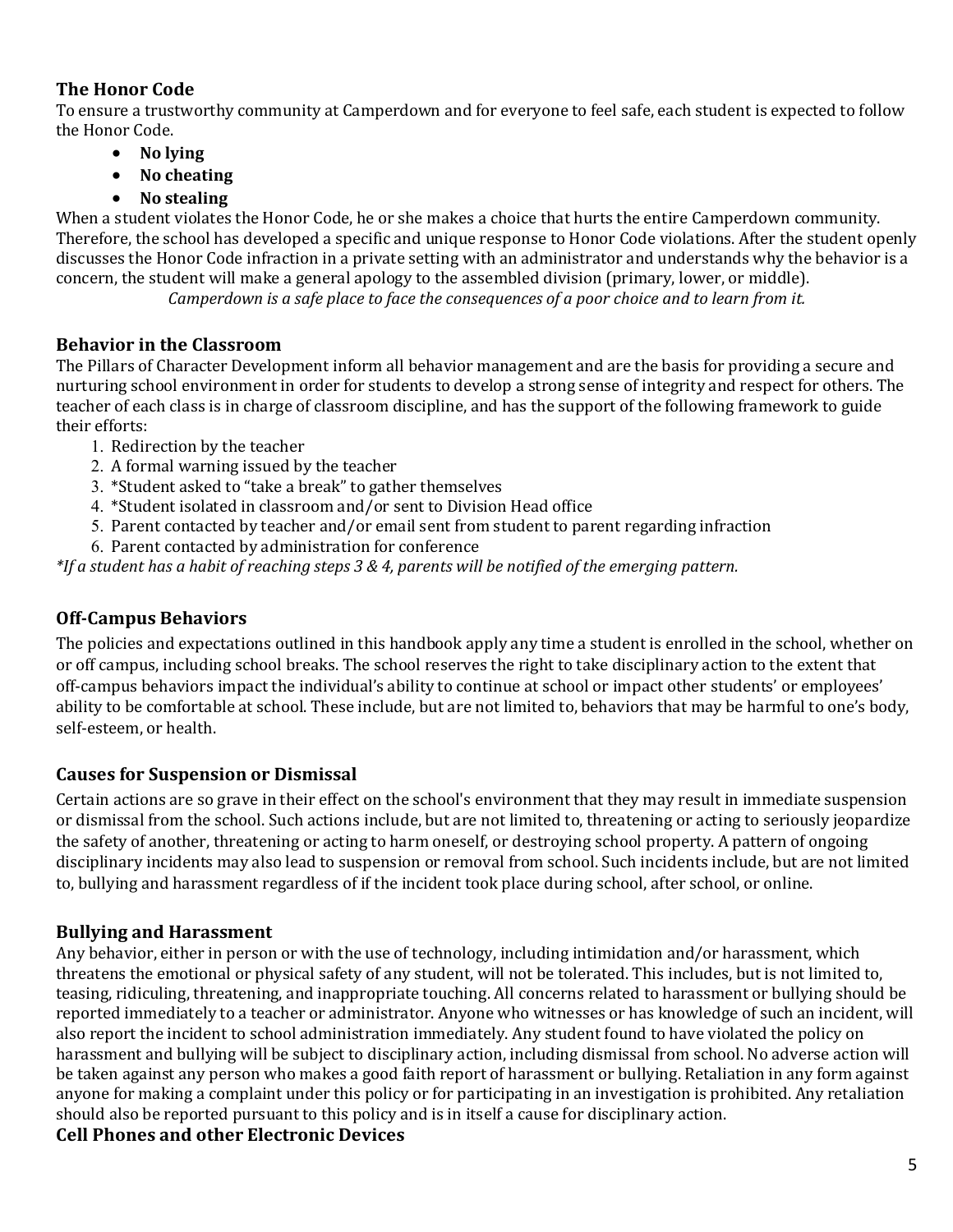Any student bringing a personal device to school does so at his/her own risk. The school will not be responsible for theft, damage, or loss of such devices. Students who choose to bring such devices to school must comply with all rules and regulations regarding same. All electronic devices must be turned into the homeroom teacher at the beginning of each day and will be returned at the end of each day. Student's who violate this policy will have their cell phones or electronics confiscated. In such case, the school reserves the right to inspect the device, including all contents. Students must provide any passwords to inspect the device upon request by a school administrator. Parents will be required to come to the front office to pick up confiscated items. Students will also be subject to disciplinary action for violation of this policy.

#### **Drugs, Alcohol, and Tobacco**

Students are prohibited from possessing, using, selling, or purchasing any alcoholic beverages or other mind-altering substances on or near school property, at school related off-campus events, or off-premises. This policy does not prohibit the proper use of medication under the direction of a physician, as long as the school medication policy is being *followed*. The school reserves the right to impose additional or different requirements as appropriate for the circumstances, including possible legal action, required professional counseling, and/or required random or regularly scheduled drug and/or alcohol testing at a school-approved clinic. Refusal of a student (directly or through a parent/guardian) to undergo testing or to cooperate fully is considered a positive test result and will result in automatic expulsion from school.

## **Reporting of Child Abuse**

The school abides by mandatory reporting obligations, and will promptly report suspected physical abuse, emotional abuse, emotional deprivation, physical neglect, inadequate supervision, sexual abuse or exploitation (this includes sexting). The school will fully cooperate with all governmental authorities in connection with their investigations.

## **Campus Safety and Security**

Each classroom has building maps and instructions for evacuation plans and lockdown procedures. Required safety and fire drills are carried out with students and staff on a regular basis. An emergency weather radio is monitored by the front office staff. Any visitor to campus is required to sign in, receive a visitor badge, and generally be escorted throughout the building.

#### **Partial Lockdown/Full Lockdown**

During a partial or full lockdown, no one will be permitted to enter or leave the building for any reason. If necessary, carline will be delayed until the lockdown is lifted. Parents will be notified of any lockdown via a RenWeb parent text alert and email notification. Local authorities will contact the school about any required lockdown and will also alert administrators when the lockdown can be lifted.

#### **Weapons and Threats**

It is a violation of school policy and a felony under South Carolina law for any person to carry or to possess a weapon or an explosive on school grounds. Additionally, the school prohibits any person from bringing to school any item that can be used as a weapon or resembles a weapon. This includes toy guns and knives of any length. Any such item may only be brought onto school grounds when a member of the administration authorizes it, in writing, for use as part of an activity being conducted at the school. Sports equipment for legitimate athletic purposes are not considered weapons. Any and all weapons may be confiscated and, if appropriate, turned over to law enforcement. The school will take all threats seriously whether made in jest, on the Internet, via text, or away from school, toward or about another student, employees, or the school. Any pictorial depictions of weapons or verbal or written comments that the administration determines, in its discretion, appear to be threatening in nature, will result in disciplinary consequences.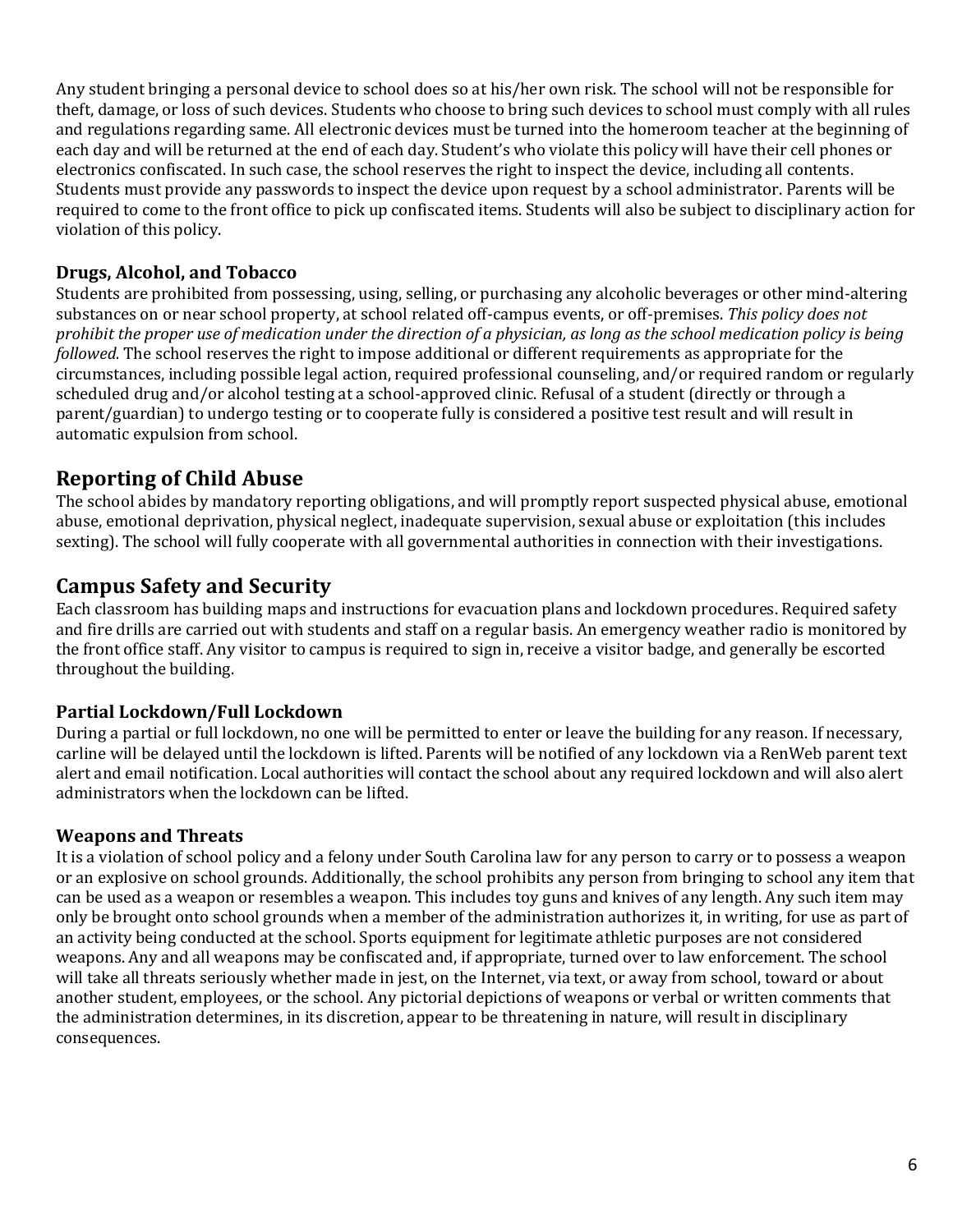## **Social Media and Social Networking Policies and Procedures**

Social media encompasses a broad array of online activity including social networks such as Facebook and Twitter, blogs, and other similar online or internet communications.

#### **Use at school or a school-related event**

Students are not permitted to access social media and/or social networking sites while on school property or at a school-related event. The school takes many steps to block unwanted sites via web-content filters, but as rapidly as technology advances, it is impossible to ensure that access to all unwanted sites is blocked. Therefore, even if students are able to access such sites on school property or at a school-related event, all students should understand that their activities are in violation of school policy and may result in disciplinary action.

#### Use away from school property

Certain personal online activities have the ability to impact a student's relationships with other students or school employees and the school reserves the right to regulate, and discipline for, any such activity that violates school policy. If a student posts or says something online (or in a text) that makes another student feel uncomfortable, that activity may result in an investigation and possible discipline.

Students should also be aware that teachers and administrators periodically check such sites and may determine that off-campus behavior violates school policy by making disparaging or negative comments about the school, administration, or faculty members in a manner that is disruptive to the school's educational mission.

Students are not permitted to use the school's name, logo, trademark, or service mark in online activities. Students are not permitted to post photographs of the school, its location, activities, students, parents, or employee-related activities online. Students are not permitted to create websites or social networking profiles to rate teachers, discuss aspects of the school, or otherwise disclose information online that the school would find offensive or inappropriate. Finally, students are not permitted to disclose any confidential information of the school, employees, students, parents, or other activities school-related online. What a student publishes on personal online sites should never be attributed to the school and should not appear to be endorsed by or originated from the school.

Students should not be "friends" with any faculty or staff member or other adult member of the community (other than the student's parent) on any social networking sites. Any violation of this prohibition must be reported to the school administration immediately.

In addition, postings on social networking or other Internet sites of students engaging in inappropriate behavior (such as drinking, smoking, sexual actions, etc.) is prohibited.

#### **Student's identity online**

Students are responsible for all of their online activity conducted with a school email address, and/or which can be traced back to the school's domain, and/or which uses school assets.

## **School's right to inspect**

The school reserves the right to inspect all electronic data and usage occurring over the school's network or on school property without prior notice. The school also reserves the right to assess information in the public domain on the Internet and to discipline students for any violation of these guidelines.

If you do not want your phone searched, do not bring it to school.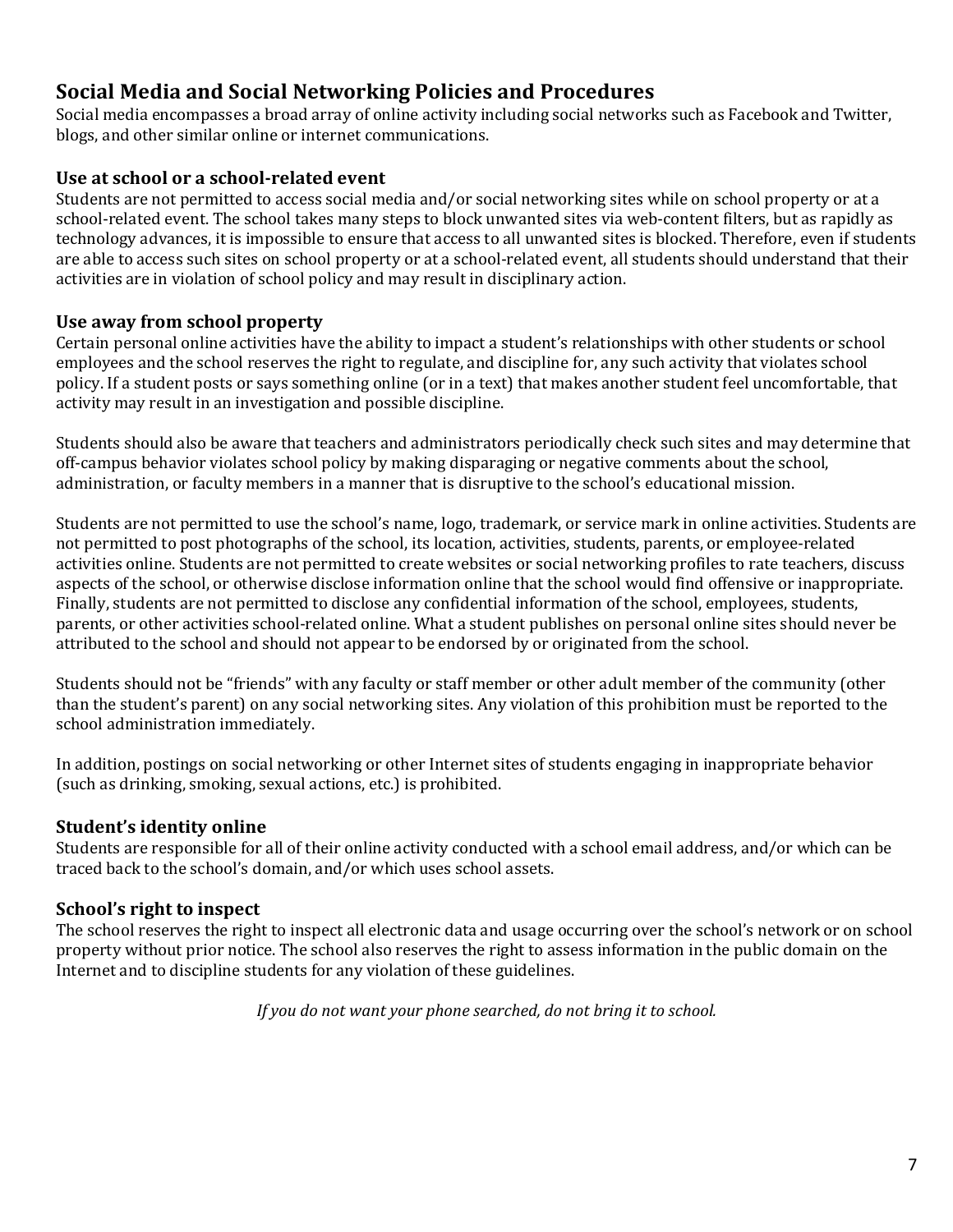## **Acceptable Use Policy for Student Access to Electronic Resources**

This policy provides the procedures, rules, guidelines, and codes of conduct for the use of technology and information networks at Camperdown Academy (CA). Technology usage is a privilege, not a right. Electronic resources are to be used for teacher approved educational purposes only. This Acceptable Use Policy (AUP) applies to school-owned devices and networks at all times, and student-owned devices while on campus or while attending a CA event.

#### **Google Apps for Education**

Students will be assigned a Chromebook and Google Apps for Education account to support learning and to allow for easy sharing of documents, file storage, and connectivity within the school and classrooms. Their account is to be used only for school assignments and communication with others regarding school related topics. Google Apps can be accessed with other devices or computers with an Internet connection. Chromebooks are being monitored using a filtering service, GoGuardian. This account will be closed when they graduate or transition to another school.

#### Accessing the Internet at Home

The Chromebook is a web-based device. While some documents created at school may be edited offline at home, Internet access is important for full functionality.

#### **Care and Maintenance**

Students are responsible for the general care of the Chromebook. The Chromebooks are designed for school use and should be treated with care. Here are some expectations when handling the Chromebook:

- Chromebook must remain in protective case at all times
- Close the screen before transporting your Chromebook, do not hold by the screen
- Never put anything, except your hands, on the keyboard
- Never have food, drinks, or gum near your Chromebook
- Do not alter your Chromebook no stickers, no drawings/writings, and no punctures
- Do not press on the screen of your Chromebook or lean on the top of the Chromebook when it is closed
- Do not lay anything on top of Chromebook
- Do not loan your device to friends or family members
- Do not disassemble or attempt to repair the device
- Do not leave the Chromebook in an unsecure location or near water or food
- Do not take your Chromebook in the restroom or in an eating space
- Always leave your Chromebook in a safe location (away from small siblings, not on the floor, etc.)
- If something is wrong with your Chromebook, let your teacher know immediately
- Do not place Chromebook in your backpack

Students are to understand that this Chromebook does not belong to them, but is being loaned out to them by Camperdown Academy.

#### **Rules and Guidelines**

Please read the following rules of network etiquette and consequences for unacceptable use.

- Students will demonstrate manners showing consideration and respect for others at all times.
- Students will not plagiarize or use copyrighted materials without permission of the author.
- Passwords are confidential and are not to be shared.
- Students will not download files or modify the computer's desktop or settings.
- Students will not send or forward chain letters or engage in "spamming".
- Students will not disseminate threatening or harassing messages. Cyber-bulling is prohibited.
- Electronic resources are never an excuse for incomplete or late work. If an electronic device or access fails, you should have a reliable backup plan which might include traditional pencil and paper.
- Students will handle equipment responsibly and with care.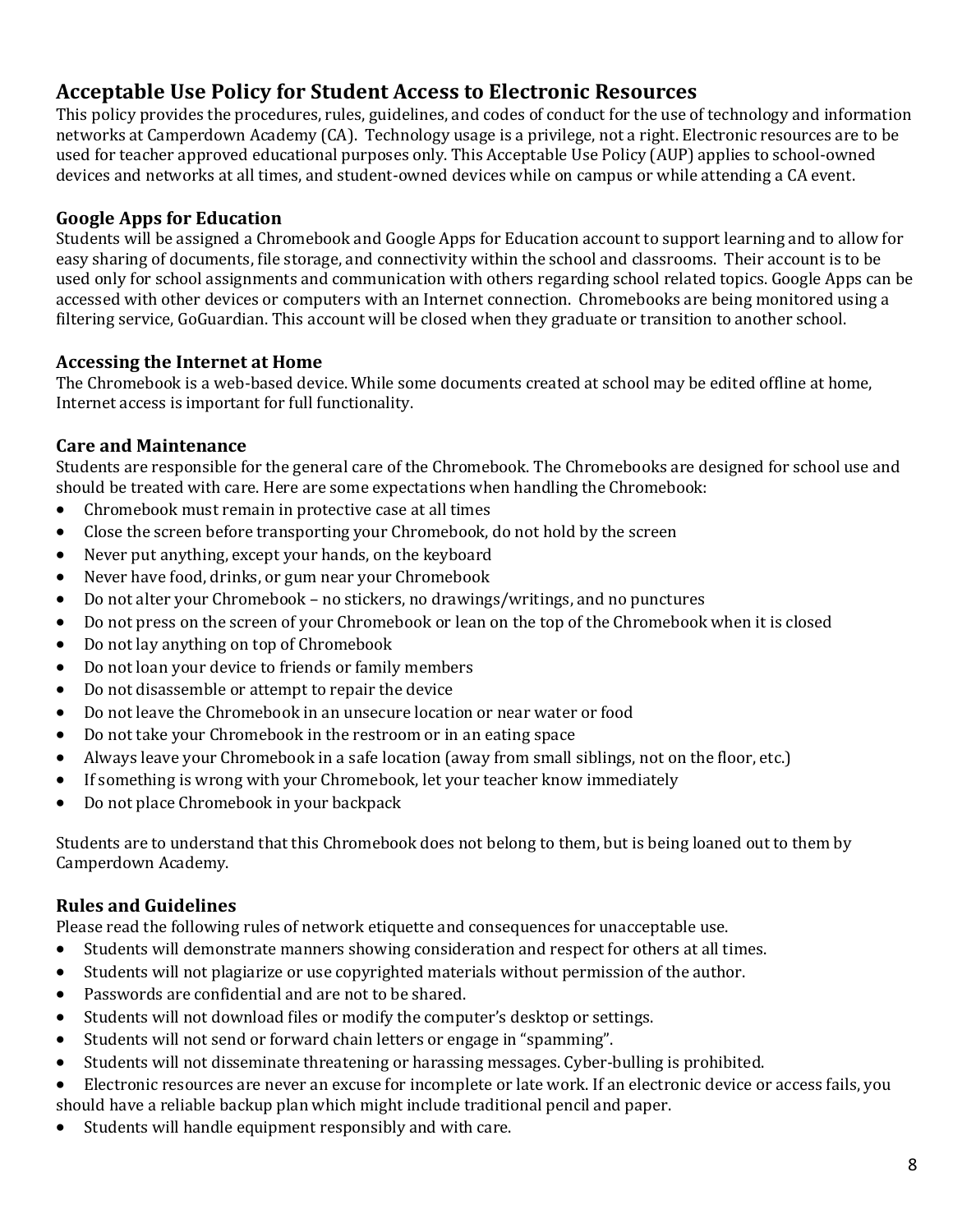- Students are to be responsible for their use of the Internet, accessing only appropriate sites and information they have been specifically instructed to open.
- Students must promptly tell a Camperdown staff member about any message received that is inappropriate or makes them feel uncomfortable.
- Students will only use the e-mail account and other electronic resources for school-related educational activities as assigned by their teachers.
- Students will not attempt to use computers to buy or sell any products, for illegal activity, or for political purposes.
- Students will not make any malicious attempt to harm or destroy data of another user including the uploading, downloading, or creating of computer viruses.
- Students shall not use technology to participate in any online group chats, including file sharing for conversational purposes. It is the responsibility of the student to notify a staff member of an unwanted request to join a group chat.
- Students will not use school technology to communicate with parents during the school day.

## **AGREEMENT**

#### The student agrees to:

- Take good care of the Chromebook at all times
- Bring the Chromebook to school each day, fully charged
- Keep Chromebook in protective case at all times
- Keep Chromebook charging equipment in bag at all times when not charging
- Use the Chromebook for educational purpose only
- Report any damage or loss, whatever the cause, to your teacher as soon as possible
- Take responsibility for any damage or loss caused by neglect or abuse
- Return the Chromebook and charger to Camperdown Academy at the end of each school year. Students who withdraw for any reason must return the Chromebook on or before the date of withdrawal

#### **Parents agree to:**

- Ensure your student understands appropriate care of the Chromebook
- $\bullet$  Ensure that any damage or loss is reported to the school immediately
- Report vandalism or theft to the appropriate police department
- Pay for all replacements and damages at the following rates:
	- Chromebooks: \$300.00
	- Chargers: \$27.00
	- Cases: \$30.00

#### **Consequences for Unacceptable Use of Electronic Resources**

- $\bullet$  Violations of this policy may have disciplinary repercussions including:
- Removal from class
- Recess Chores
- Suspension of network, technology, or computer privileges
- Parent Conference
- Short-term in-house suspension from class
- Out-of-school suspension
- Legal action and/or prosecution

*If* students are suspended from the network, they are still responsible for completing class and homework assignments.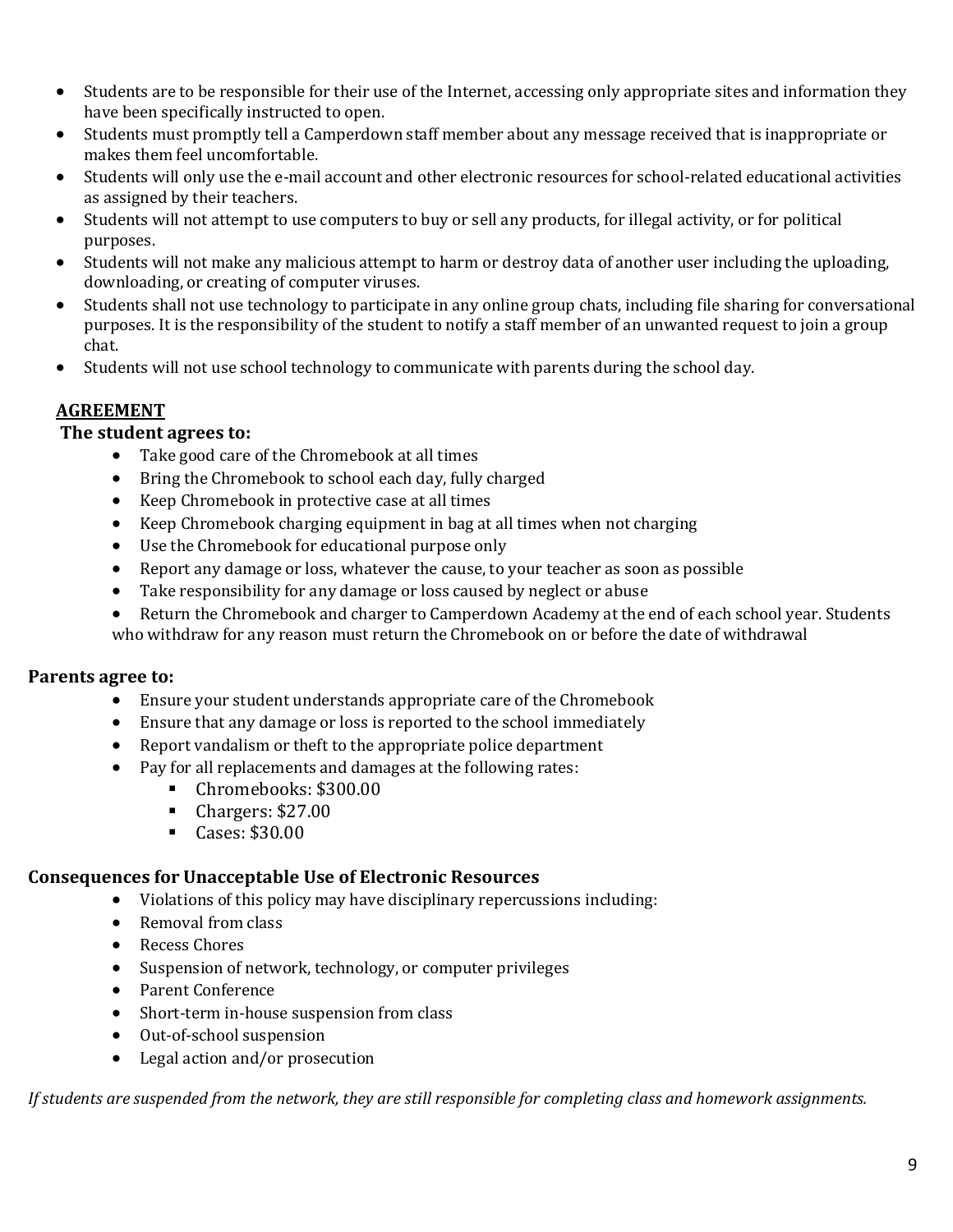## **Medical/Medication Policy**

If a child becomes sick at school, he or she will be made as comfortable as possible and parents will be called. If neither parent is available, the emergency number on file will be called. Parents are responsible for notifying the front office if any changes in phone numbers or emergency contacts occur during the course of the year. In an emergency situation, effort may be made to contact parents prior to notifying EMS, but the child's well-being will be the primary concern. All student's are required to have a signed Permission to Treat form on file.

#### **Return to School**

Student's must stay home until there is no fever, excessive coughing, headache, unexplained rashes, nausea/vomiting, diarrhea, or pink eye without using medication for 24 hours. A doctor's note will be required for any excused or extended absence due to illness.

#### **Over-the-Counter Medication at School**

Acetaminophen (Tylenol), Ibuprofen (Advil), cough drops, saline eye drops and Tums are provided as needed by the school. If you would like other over-the-counter medications to be available for your child, please send them in a container clearly labeled with the student's name and the appropriate dosage for the student. Any medication must be brought immediately to the front office and should never be in the child's possession or in their backpack.

#### **Prescription Medication at School**

A *Physician's Request* form is required for every prescription medication that will be given during school hours. No prescription medication will be administered by the front office staff without this signed form on file.

Prescription medication to be administered on a daily basis (*if in tablet/capsule form*) must be placed in a compartmentalized pill container that has been clearly labeled with the student's name. The pill container should be the type that has the days of the week clearly labeled and the medication must be placed in the appropriate day's compartment. Such medication should be brought directly to the front office at the beginning of each week completely filled and properly labeled. Empty containers will be returned to students at the end of each week. Liquid prescription medicine, or those which might be required occasionally by the student (*such as asthma/allergy medications*), should be in a container clearly labeled with the student's name, name of medication, and dosage. Medicines, such as inhalers or EpiPens, will be kept in the front office and must have the student's name clearly indicated.

It is the parent's responsibility to know the expiration date of any medicine brought to school.

#### **Lice**

Head lice are not a health hazard or sign of poor hygiene, but once identified, the lice must be treated before the child returns to school. When there is a confirmed case of head lice, a parent will be notified to pick up the student, and a generic notification email will be sent to other parents in the classroom.

#### **Health Information Sharing**

Parents and students agree, as a condition of continued enrollment, to consent to the release of any of the student's health related information, including information relating to drug treatment, testing, medical and mental health records, to necessary administrative staff to meet the medical or safety needs of the student and the community or the legal responsibilities of the school.

The school will maintain appropriate administrative, technical, and physical safeguards to protect the security of all health-related information within its care or custody. Parent and students must consent to allow employees of the school, who have a need to know, to receive information necessary to serve the best interests of the student and/or community. In the event of a disclosure required by law, every effort will be made to notify the student and/or parents in advance.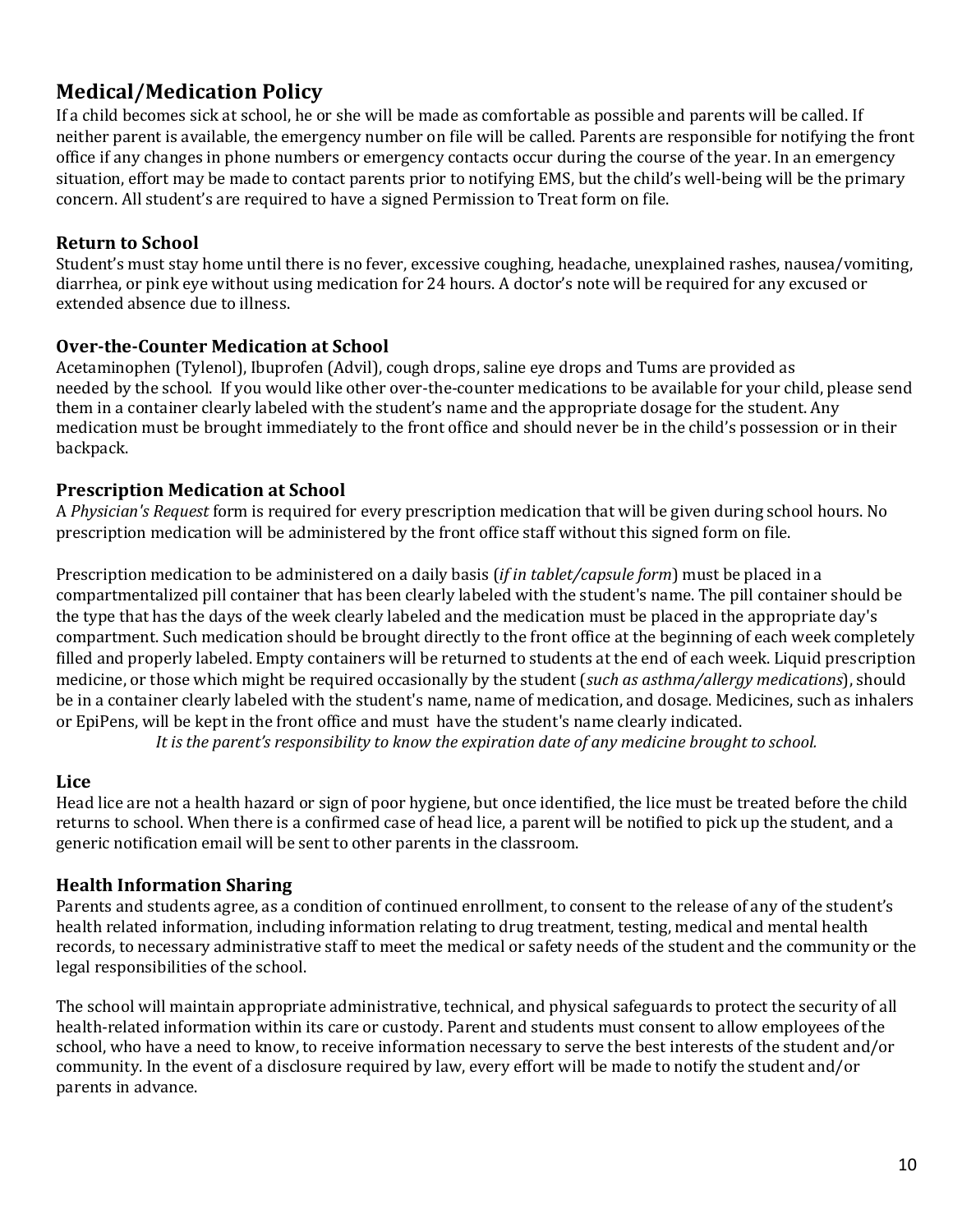## **Dress Code**

The standard dress is a solid colored, three-button golf shirt with collar and sleeves and khaki style pants or shorts with belt loops. A school logo on the shirt is allowed but not required. Pants must not be sagging but fit at the waist. Girls may wear skirts/skorts/jumpers that are longer than fingertip length when hands are held loosely at their side. Finished shirts may be worn outside of the pants but cannot be overly long. Parents should clearly label all outerwear with their child's name.

*Dress* Code infractions may result in the parent being asked to bring appropriate clothing to school.

#### **Other Requirements**

- Students' dress and grooming will be neat and clean.
- Items such as chains or other articles hanging from clothing are not permitted.
- Clothing should be appropriately sized so that it neither sags or droops nor fits too snugly.
- Proper underclothing that insures modesty is required; no underclothing should be visible.
- Clothing that has holes or is cut or torn is prohibited.
- Flashing lights on shoes or clothing are not allowed.
- Outerwear (windbreakers, coats, hats, gloves, etc.) is to be removed and hung in the student's locker upon entering the school building. These garments are inappropriate for classroom wear. Striped, printed, or logoed "hoodies" must also be taken off upon entering the building.
- Solid colored sweatshirts or fleece, "hoodies," and solid color sweaters are allowed in the classroom, but the hoods cannot be worn on the head inside the school.
- There is no required length for hair as long as it is kept clean, neat, and out of the eyes. If hair is in a student's eyes, parents will be notified. If the situation persists, the student will be required to wear bobby pins to hold back the hair.
- Hair color outside of the "normal" range is not acceptable. The administration will make the final decision as to acceptability. Parents may incur an expense to reverse unacceptable hair coloring.
- The only acceptable parts of the body for pierced jewelry during school hours and after-school activities are the ear lobes.
- Thursday is Dress Down Day or Theme Day (e.g., Beach Day, Backward Day) for the entire school. Students are allowed to wear hats, blue jeans, and t-shirts as long as they do not contain suggestive or inappropriate words, pictures, or symbols. Tank tops/spaghetti strap tops are not allowed, nor is see-through or mesh clothing.
- Athletic shorts or sweatpants/athletic pants are not permitted on Dress Down Day unless it fits with the theme.
- Girls may wear leggings only if worn under a skort, skirt, or jumper. When wearing a skirt/jumper, girls should wear shorts or leggings underneath to ensure modesty and allow for participation in classroom activities.
- Makeup, headbands, and jewelry for girls should be modest and not distracting.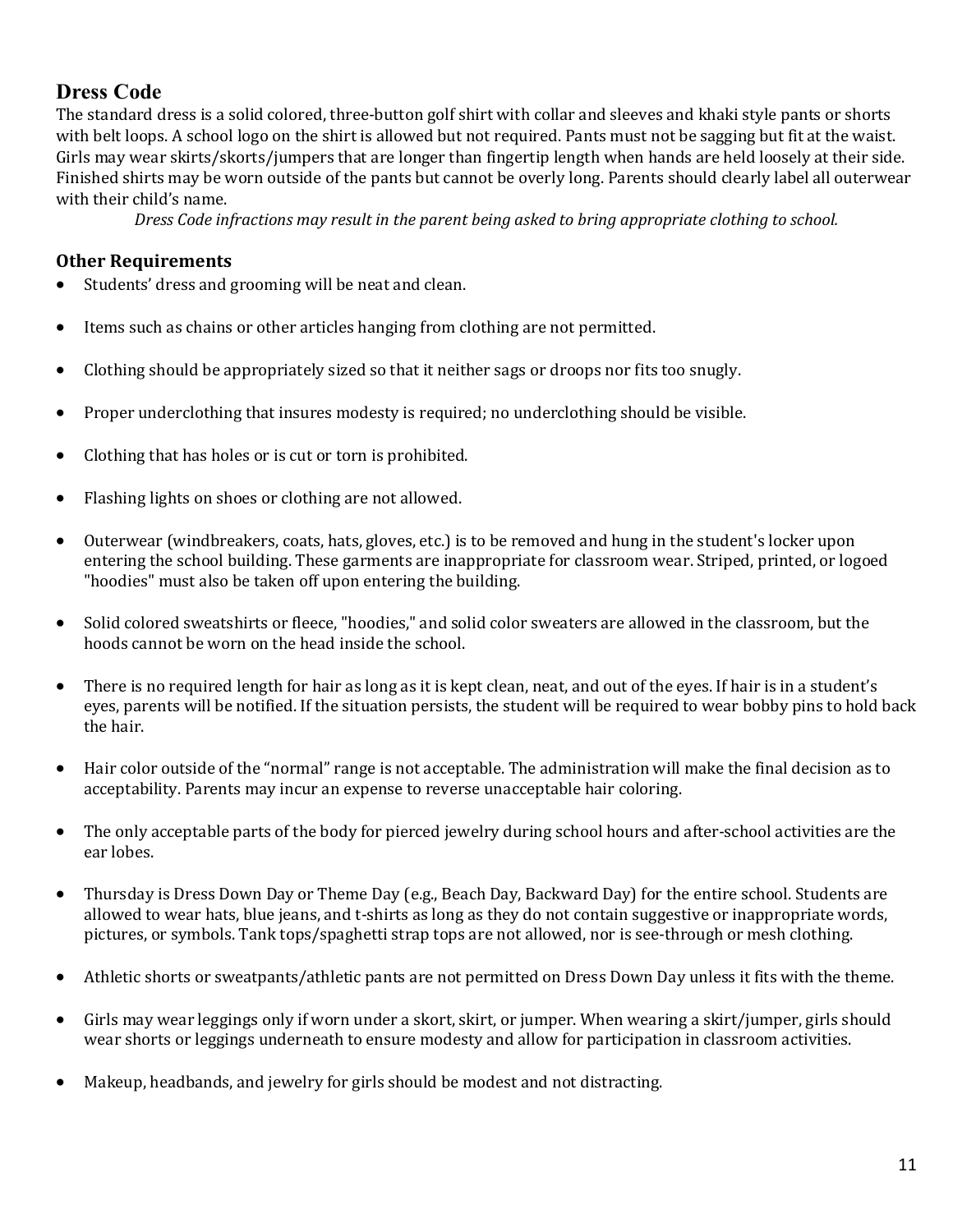## **Lunch and Snacks**

Lunches may be pre-ordered from select outside vendors prior to the beginning of each trimester term. Once the preorder window has closed, no further lunch orders will be accepted for that term. Additionally, commercial food warmers are available to keep food warm (not to cook food). Any lunch that is sent in for the warmer must be already cooked and **clearly** labeled with the child's name and group. Students may also bring a bagged lunch from home, but no refrigeration is available.

*If* your child forgets a lunch, peanut butter crackers and/or cheese and crackers will be provided.

Students should bring a healthy snack and water bottle for morning snack time. If your student is staying for after school sports or late stay you are encouraged to pack an additional snack. No snacks are provided by the school. However, there is a school store that is open with limited hours for students to purchase a snack. No soft drinks or energy drinks are permitted during the school day. Candy and sugary treats are discouraged as snack items.

## **School Supplies**

As part of the focus on teaching organizational and time management skills, all school supplies will be provided for each student. The parent is responsible for a backpack, lunchbox, and water bottle. As the school year progresses, parents may be asked to supplement with additional pencils or notebook paper. The school reserves the right to bill parents for any lost or damaged textbooks or library books, as well as for excessive damage to school materials and supplies. 

## **Homework**

Homework is intended as review and reinforcement of skills taught in the classroom. The amount of homework assigned is developmentally appropriate and expectations will vary from group to group. Each classroom teacher will explain homework expectations at the beginning of the school year, and daily information on homework assignments can be located in the student's white notebook.

## **Field Trips**

Field trips serve to reinforce lessons taught in the classroom and allow students to put their educational experiences into a real-world context. Typically, field trips do not incur an extra fee. Anytime a student will be leaving campus, a parent will receive, and be expected to return, a signed permission slip. All details of the field trip and any additional needs (clothing, food, etc.) will be communicated in the permission slip to parents.

## Lost and Found

Books, clothing, and other items left at the end of each day will be placed in the Lost and Found container. Students are reminded frequently to check the container for missing items. During parent-teacher conferences, unclaimed items are prominently displayed for parents to look through. Remaining items will be donated to charitable organizations or disposed of at regular intervals. Please remember to label all items to prevent loss.

## **Tuition and Fees**

The school strives to provide the highest quality education. The timely payment of tuition allows the school to meet its financial obligations. Enrolling your child is a financial commitment and paying tuition should be a budgeting priority. In the event a tuition account becomes more than 30 days past due, the school reserves the right to prohibit the student from taking exams, receiving grade reports and/or transcripts, and attending class. The school additionally has the right to dismiss any student due to overdue tuition payments and outstanding debt owed the school.

#### **Force Majeure**

The school will not be liable for any failure or delay in the performance of its duties or obligations to the extent such failure or delay is caused by a force majeure or an event beyond the school's reasonable control. This includes but is not limited to a fire, flood, act of God, war, government action, act of terrorism, epidemic, pandemic, natural disaster, or other major upheaval which renders performance impractical, illegal, impossible, or otherwise inadvisable. In such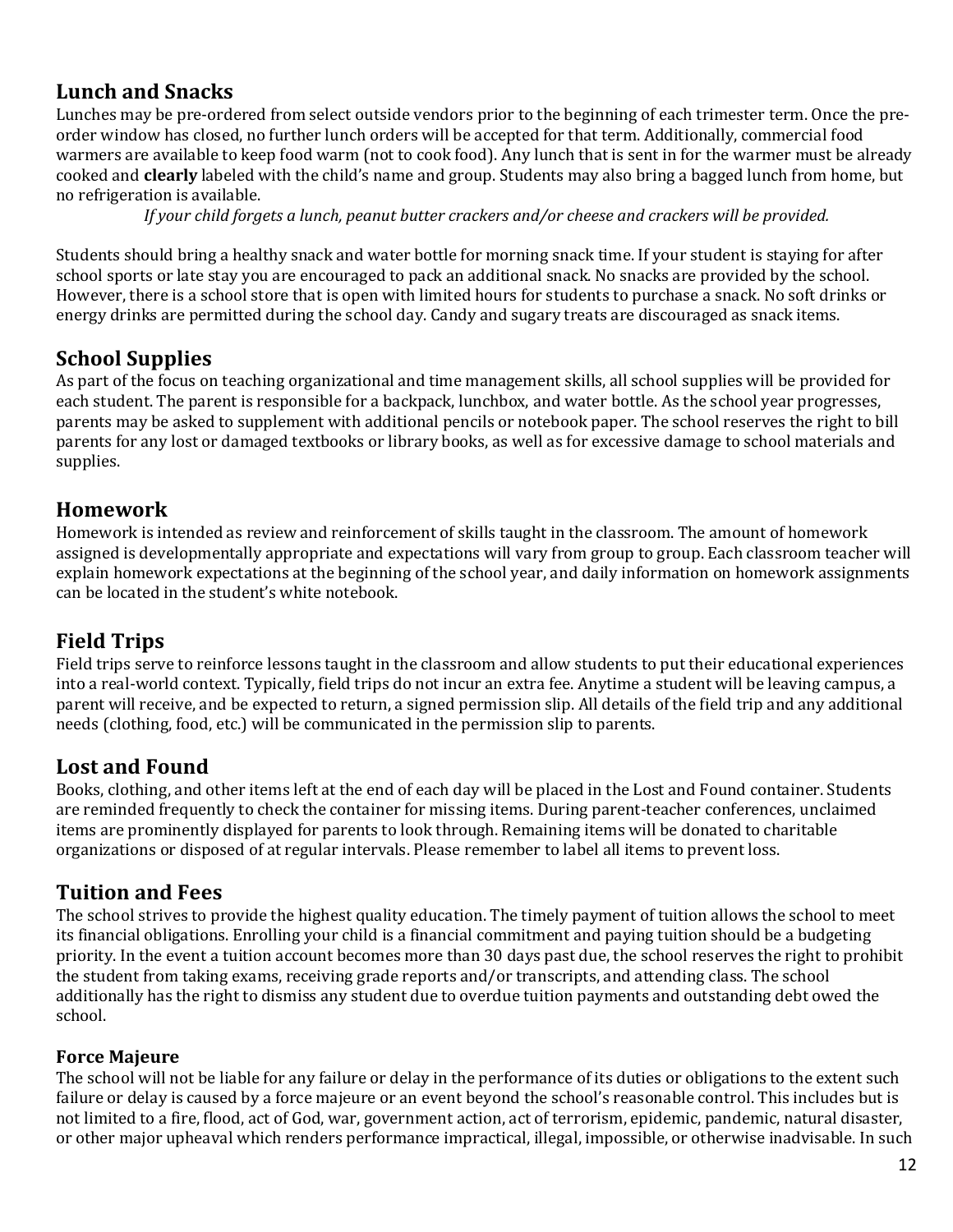an event, the school's duties and obligations shall be suspended until such time as the school, in its sole discretion, determines that it may safely and ably resume performance. The school will provide notification of such a suspension in a reasonable time and method. During such a suspension, parents are expected to make all payments owed to the school and there will be no refund of tuition, fees, or other payments previously made. As an alternative to suspending performance, the school may elect to operate on a distance-learning basis, may choose to extend its school year, and/or may adopt an alternative schedule to complete its school year curriculum.

## **Families**

#### **Major Life Change**

Parents should notify the administration of any family situation that arises regarding students such as births, deaths, serious illness, hospitalization, divorce or separation, etc. at the time of occurrence so the school can respond appropriately. 

#### **Parental Support**

A positive and constructive relationship between the school and the student's parents/guardians is essential. Parents understand and agree to support the school's philosophy, mission, and standards of academic and moral excellence. Parents agree to:

- Be responsive to teacher and administration communication and expectations
- Be responsible for getting students to school on time
- Provide time and space for the completion of homework as needed
- Read and review with students the Pillars of Character Development, Honor Code, and behavioral expectations on and off campus
- Support the school with financial contributions and volunteer hours to the best of their ability

The school reserves the right to expel, remove, or otherwise dismiss the student if the Head of School concludes in his/her sole discretion that the behavior, communications, or interactions on or off campus of the parents/guardians impede the school's ability to meet its educational objectives or mission or make a constructive relationship impossible. In addition, the school reserves the right to place restrictions on parents/guardians or other family members' involvement or activity at the school or school-related event if said individual engages in behavior or has a status (such as a criminal conviction) that would reasonably suggest that such restrictions may be appropriate for the school community.

#### **Divorced or Separated Parents**

The school needs to be aware of a student's home situation such as separation, divorce, or custodial arrangements. Unless the school is directed otherwise by court order or receives a written letter signed by both parents requesting a different procedure, each parent will have equal access to school records, information regarding school calendars, school activities, conferences, etc. Each parent will have equal rights to confer with teachers about the student. Each parent has the right to pick up the student at school either during the normal school day or other activities. Each parent has the right to consent to any emergency medical procedure that may become necessary. Separated and/or divorced parents should make every attempt to attend parent-teacher conferences together unless prior arrangements have been made with administration.

In case of separation or divorce, the school requires a copy of all current custodial decrees.

## **Fundraising**

No group (class), individual, or organization is to begin any money-raising activity without permission from the school. No group, individual, or organization may request money from any other group, individual, or organization within or outside the school without permission from school administration.